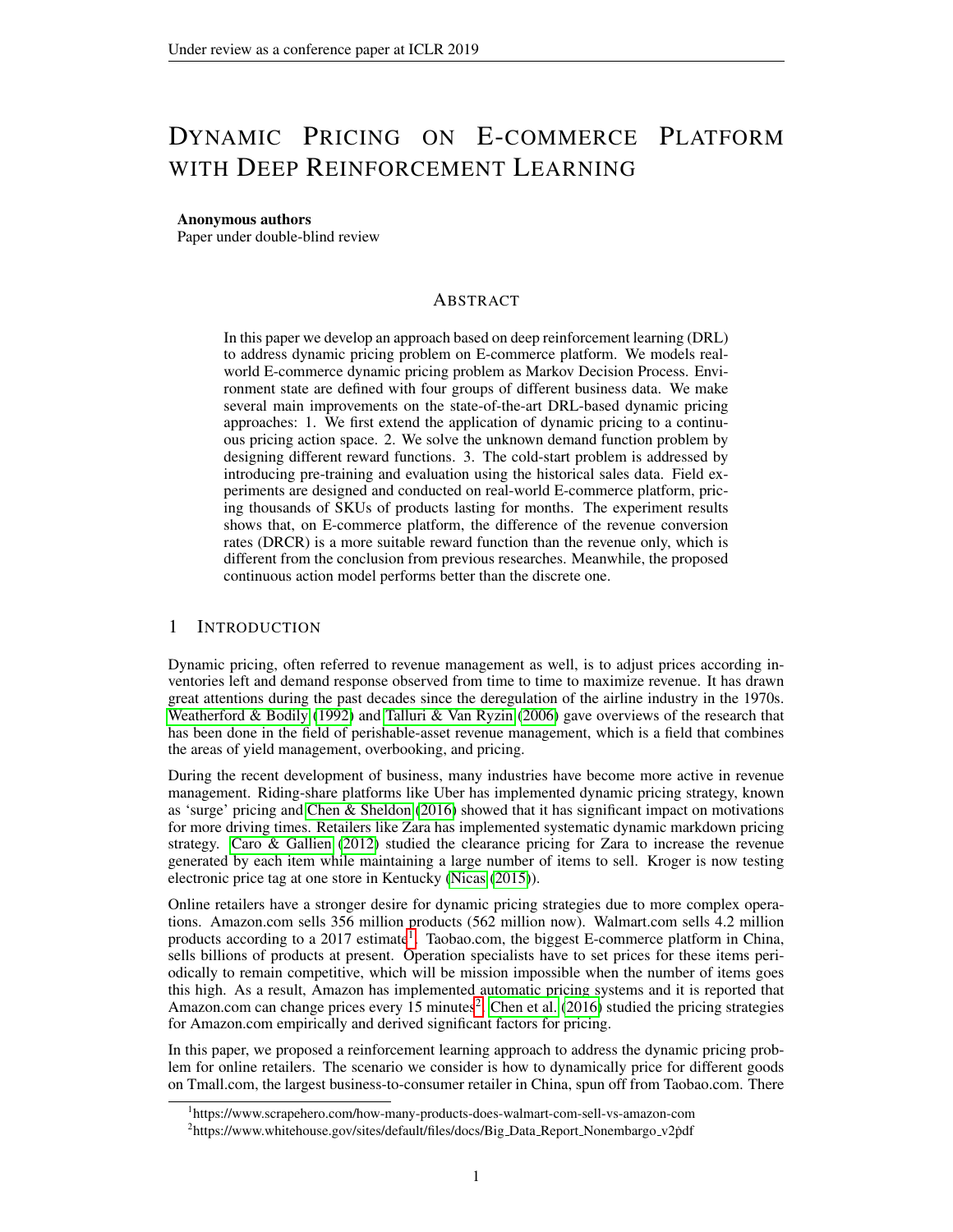are many difficulties for pricing on such an E-commerce platform. First, the market environment is impossible to be quantified. Revenues for the same product could change dramatically due to unpredictable fluctuation of the daily customer traffic, the change of other products' prices or even comments from the previous buyers. Second, it would lead to non-convergence policies if the reward function is not set properly under such complicated environment. Third, it is not applicable to apply the pricing models online directly, since a slightly inappropriate price online could quickly cause large capital loss. Therefore, the pre-training and evaluation aiming this cold start problem becomes necessary. Fourth, unlike recommendation system, it is impossible to do online A/B testing, because it is illegal to expose different prices at the same time to different customers. That is an obstacle to evaluate the performances of different pricing policies during the field experiment.

To overcome these difficulties, we propose a framework for dynamic pricing with DRL to optimize long-term revenue. This paper has several contributions. First of all, we are the first to apply DRL for both discrete and continuous pricing problem on real-world E-commerce platform, rather than traditional discrete one using Q-learning [\(Maestre et al.](#page-10-1) [\(2018\)](#page-10-1)) or within simulated environment. Second, we found that the revenue conversion rate and its difference are more suitable as the reward function rather than the revenue [\(Maestre et al.](#page-10-1) [\(2018\)](#page-10-1), [Kim et al.](#page-10-2) [\(2016\)](#page-10-2), [Schwind & Wendt](#page-10-3) [\(2002\)](#page-10-3)) due to its convex nature. Third, very few assumptions are made: the demand function is not defined in advance and not necessarily time-invariant; the revenue function is not necessarily convex or concave; the customer behaviour could be strategic. Finally, we carry out large-scale field experiments lasting for months with thousands of SKUs products priced by our DRL models. Our field experiments prove the effectiveness of our dynamic pricing framework on E-commerce platform, which is the first work of this kind with such achievement.

The remaining of this paper is organized as follows: The next section lists some related work in dynamic pricing problem. Section [3](#page-2-0) introduces approaches we designed for dynamic pricing, where the problem is modeled as a Markov Decision Process model. Both discrete pricing action model and continuous pricing action model are proposed. In section [4,](#page-6-0) the results from both offline and online experiments are introduced, which validate our approach of the problem. The conclusions and future work directions are summarized in section [5.](#page-8-0)

# 2 LITERATURE REVIEW

Much research has been done in dynamic pricing for decades. We refer to [den Boer](#page-9-3) [\(2015\)](#page-9-3) for a comprehensive review for recent developments. It combines two research fields: (1) statistical learning, specifically applied to the problem to estimate demand and (2) price optimization. Most of previous research has focused on the cases where a functional relationship between price and demand is assumed to be known to decision makers. [Cournot](#page-9-4) [\(1897\)](#page-9-4) is acknowledged to be the first to mathematically describe the price-demand relation of products and solve the mathematical problem to achieve the optimal revenue. However, it assumed that the relationship is static over time which usually does not hold true in reality. [Evans](#page-9-5) [\(1924\)](#page-9-5) assumed that the demand is not only a function of price, but also the time-derivative of price, leading to a dynamic demand function of price over time. [Kamrad et al.](#page-10-4) [\(2005\)](#page-10-4) introduced a stochastic model to capture demand uncertainty while optimizing the prices. Gallego  $&$  Van Ryzin [\(1994\)](#page-10-5) considered constraints like limited inventories and a finite planning horizon.

In practice, it is often difficult to describe the demand beforehand. Much recent research focuses on the dynamic pricing with unknown demand function. Researchers first addressed the problem by parametric approaches. [Bertsimas & Perakis](#page-9-6) [\(2006\)](#page-9-6) assumed parametric families of demand functions to be learned over time. [Farias & Van Roy](#page-10-6) [\(2010\)](#page-10-6) proposed an approach to learn from the historical purchase data. [Harrison et al.](#page-10-7) [\(2012\)](#page-10-7) utilized Bayesian dynamic pricing policies to address demand uncertainties. However, revenue may depart from the optimal due to mis-specifying the demand family. Therefore, much recent research mainly revolves around non-parametric approaches. [Besbes & Zeevi](#page-9-7) [\(2009\)](#page-9-7), [Besbes & Zeevi](#page-9-8) [\(2015\)](#page-9-8), [Wang et al.](#page-11-2) [\(2014\)](#page-11-2) looked deep inside learning while earning approaches; and [Wang et al.](#page-11-2) [\(2014\)](#page-11-2) announced to have the smallest gap so far. However, they all assumed the revenue function is strictly concave and differentiable, which could not hold true in E-commerce retail industry as shown in section 3.1.

With the development of computation, reinforcement learning (RL) is introduced to address dynamic problems. [Kephart et al.](#page-10-8) [\(2000\)](#page-10-8) demonstrated the possibility of using Q-learning to express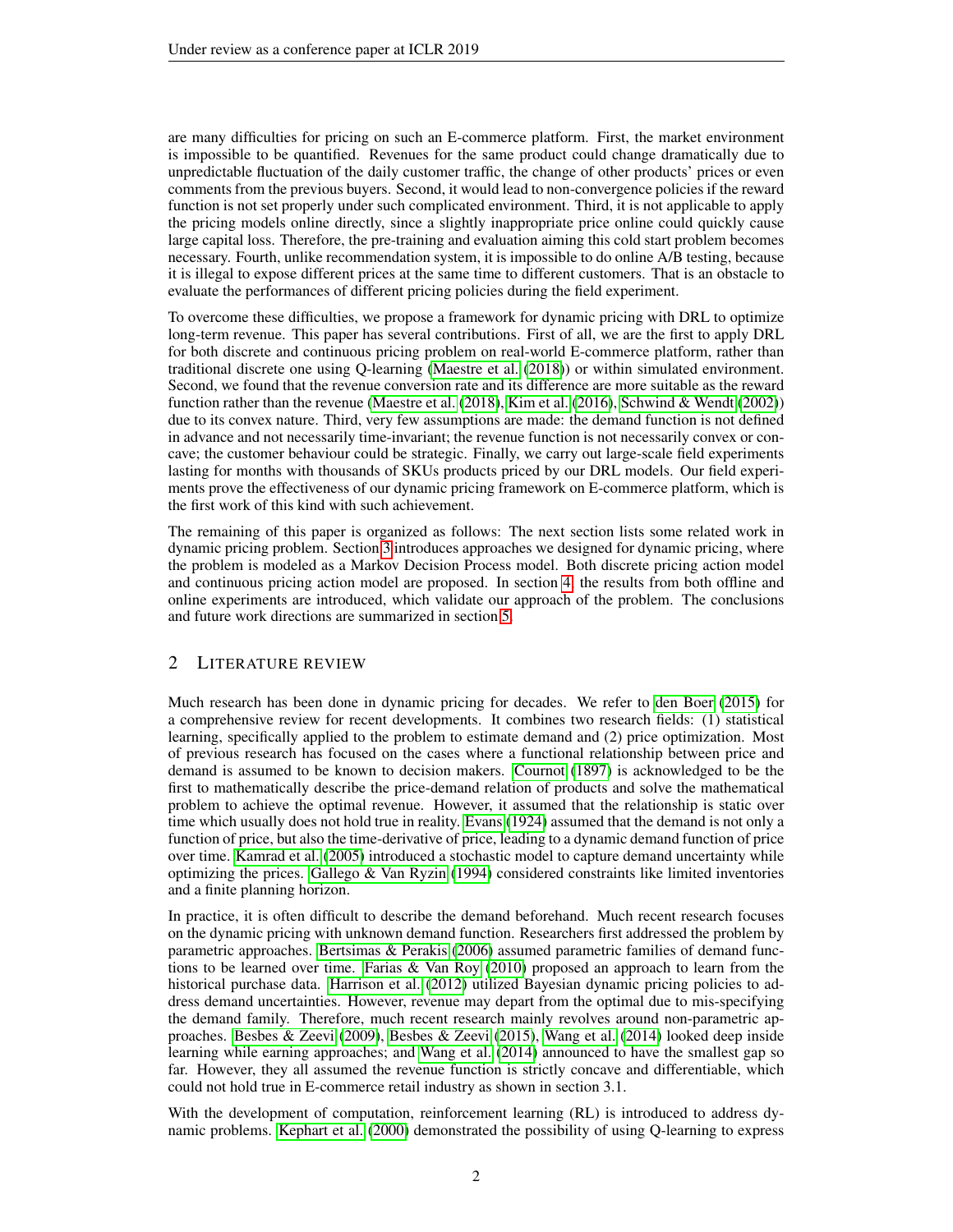anticipated future-discounted profits for possible prices, forming a so called pricebot to adjust prices in response to changing market conditions. [Schwind & Wendt](#page-10-3) [\(2002\)](#page-10-3) used Temporal Difference for Information products' dynamic pricing from a yield management view. [Raju et al.](#page-10-9) [\(2003\)](#page-10-9) formulated single seller and two sellers dynamic pricing problems and employ different RL algorithms in a simulated context. [Kutschinski et al.](#page-10-10) [\(2003\)](#page-10-10) used different types of asynchronous multi-agent RL methods to determine the competitive pricing strategy in the market scenario. [Vengerov](#page-11-3) [\(2007\)](#page-11-3) and [Kim et al.](#page-10-2) [\(2016\)](#page-10-2) utilized reinforcement learning to optimize prices in the energy market. [Maestre](#page-10-1) [et al.](#page-10-1) [\(2018\)](#page-10-1) suggested Q-learning with neural networks approximation to maintain revenue while improving fairness in a simulated environment. All these previous works, however, are carried out in simulations with simplified market settings, where the reward defined with revenue work out well. And DNNs are only used as approximators for discrete prices. It is not the case for real-world market.

# <span id="page-2-0"></span>3 METHODOLOGY

We now consider how to build up decision making models for the dynamic pricing problem we discussed above. We first represent the problem as a Markov Decision Process (MDP). The agent periodically changes prices of the products as its action after observing environment state. The new environment state could then be observed and the reward could also be received. Each pricing episode reaches its end if the product is out of stock. The model is pre-trained by historical sales data and previous specialists' pricing actions, which is also used for offline evaluation. The framework is shown in Figure [1.](#page-2-1)



<span id="page-2-1"></span>Figure 1: dynamic pricing framework using DRL with demonstrations on E-commerce platform.

### 3.1 PROBLEM FORMULATION

We mainly consider two kinds of dynamic pricing applications for E-commerce platform, named markdown pricing and daily pricing in the rest of this work. These two kinds of pricing applications could cover most dynamic pricing scenarios on E-commerce platform. For both markdown pricing and daily pricing, we define n products labeled by  $i = 1, 2, ..., n$  individually. The prices are decided to be modified or kept at discrete time steps  $t = 1, 2, ..., T$ , while between these time steps the prices will be fixed referring to the model of market in [Kutschinski et al.](#page-10-10) [\(2003\)](#page-10-10), [Madhavan](#page-10-11) [\(2000\)](#page-10-11) and [O'hara](#page-10-12) [\(1995\)](#page-10-12). The distance between two time steps is define by a hyperparameter  $d$ . For markdown pricing the supply is limited, so the pricing process for certain product reaches its end if it is out of stock, while the supply in daily pricing is regarded as unlimited. The dynamic pricing process on E-commerce platform is formed as Markov Decision Process (MDP) referring works from [Kim et al.](#page-10-2) [\(2016\)](#page-10-2), [Vengerov](#page-11-3) [\(2007\)](#page-11-3), [Raju et al.](#page-10-9) [\(2003\)](#page-10-9) etc. At each time step  $t$ , the pricing agent observes  $s_{i,t}$  describing the state for product i, and takes an action  $a_{i,t}$ . Then the agent receives the reward  $r_{i,t}$  for that action as well as the observation for the new state  $s_{i,t+1}$ . These four elements form the transition  $(s_{i,t}, a_{i,t}, r_{i,t}, s_{i,t+1})$ , which could be simplified as  $(s, a, r, s')$ .

Intuitively we want a small  $d$  to make pricing actions reacting in time or archiving continuous pricing. However, precisely describing the change of the environment may need a certain time period for observing. Changing price rapidly could also break *price image* for the product and even cause credit issue on E-commerce platform. Since our experiments would change the prices online, we set this period carefully after discussions with professional pricing managers. In the rest of this work, pricing period  $d$  is settled as one day. Therefore, time step  $t$  also represents day  $t$ .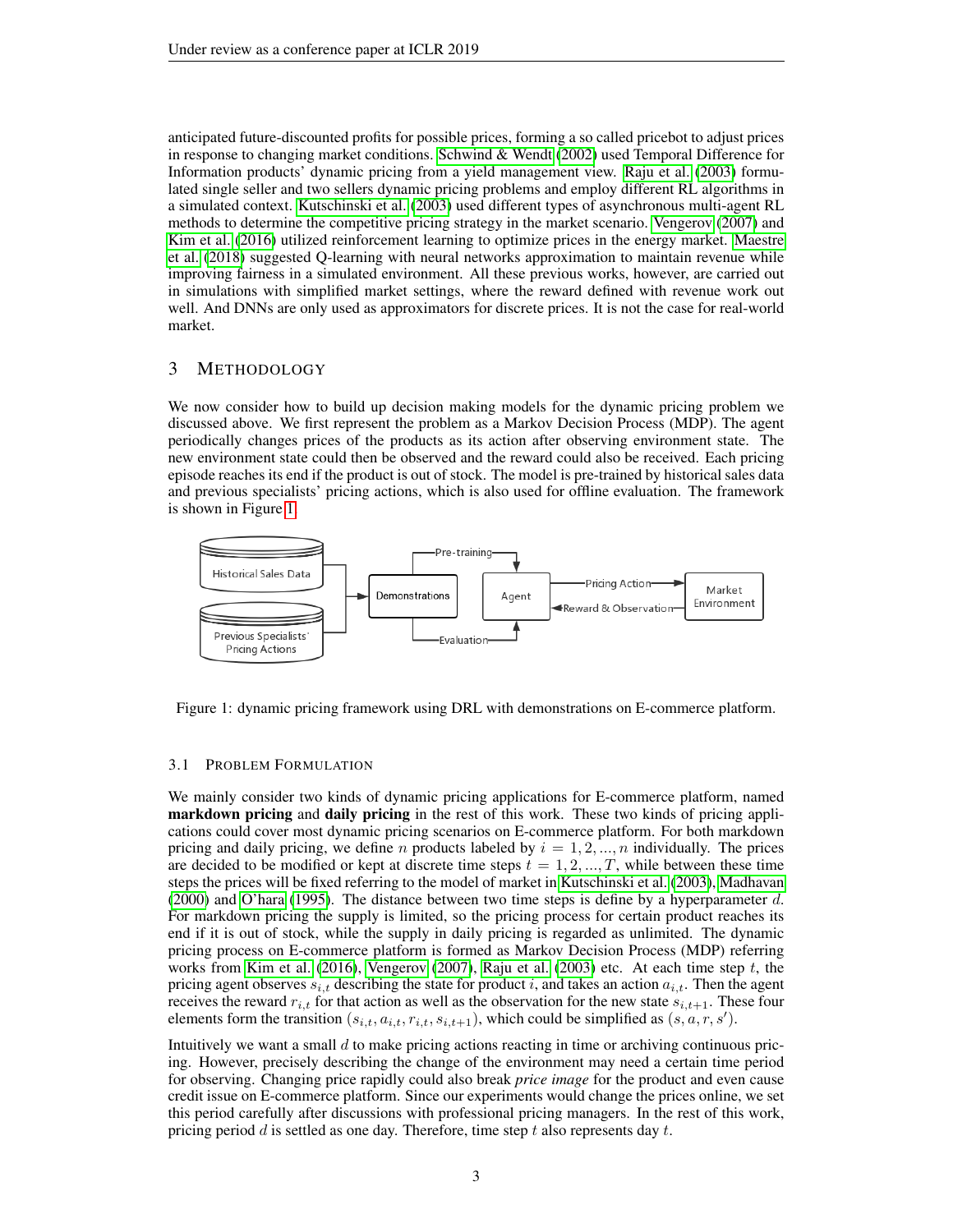**State space.** Here in our model, each product  $i$  is priced separately, with four different groups of features at time step t to describe the state  $s_{i,t}$ : price features, sales features, customer traffic features and competitiveness features. Price features contain the actual payment for this product, the discount rate, the coupons, etc. Sales features contain the sales volume, revenue, etc. Customer traffic features contain the time the page of the product  $i$  has been viewed (PV), the number of unique visitors viewed the product  $(UV)$ , the number of buyers for product  $i$ , etc. The comments and the states of the similar products contribute to competitiveness features. The explanations for some core features are given in Table [1](#page-13-0) (in Appendix).

Action space. We also define the action space for each product  $i$  separately. We use the maximum price  $P_{i,max}$  and the minimum price  $P_{i,min}$  of the product i during a certain number of periods in the history to define the upper bound and lower bound. It assumes that the pricing framework should not output a price out of this area. The pricing space could be discrete or continuous for different applications. When it is discrete, each action stands for a price range.

**Reward function.** We compared different ways to define the immediate reward  $r_{i,t}$ . The revenue is not suitable as we mentioned above, the customer traffic could obviously change without forewarning and then influence the revenue. Therefore, there may not be a clear and explainable relationship between price and revenue like in traditional retail industry. Defining reward function using revenue could severely mislead the agent and end up with non-convergence. But on E-commerce platform, there are links between price and revenue conversion rate,  $r_{i,t} = revenue_{i,t}/uv_{i,t}$ , where  $uv_{i,t}$  represents the number of unique visitors viewed the product i between time step t and  $t - 1$ . In some part of this work, we also use profit conversion rate, dividing by  $u_{i,t}$ , if we have the knowledge of the inventory cost.

To prove this idea, we analyze different categories of products about the distribution of revenues and their conversion rates on different prices. Here, we demonstrate the results for over 3300 SKUs of shampoos and over 4800 SKUs of candies selling on Tmall.com, about their average revenue and revenue conversion rate in different price levels within 3 months in Figure [2.](#page-3-0)



<span id="page-3-0"></span>Figure 2: (a) and (b) show the average revenue for 3300 SKUs of shampoos and 4800 SKUs of candies respectively in different price levels from 1 to 100 within 3 months. Price level 1 stands for the lowest price within 3 months and price level 100 stands for the highest. (c) and (d) show the average revenue conversion rate for shampoos and candies respectively. The numerical value for revenues and revenue conversion rates are rescalled by dividing the maximum values.

As shown in Figure [2](#page-3-0) that, revenue conversion rate is more convex than revenue itself. In the online experiments, using revenue conversion rate as reward function works fine in markdown pricing application when 1) there is a very clear and accurate stock determining the life-cycle of the pricing process; 2) most of the markdown products are low-sales-volume luxuries, having low but sensitive revenue conversion rates with prices. However, in another pricing applications in this work, daily pricing for fast moving customer goods (FMCGs), supply is adequate and the stock could be regarded as unlimited. A clear end point for each pricing process could hardly be defined. More importantly, the average sales volumes for these FMCGs are lot higher than the luxuries in markdown pricing. In this case, despite we find the relationship between prices and average revenue conversion rate through a certain period, this relationship may not keep steady at different time in this period. Another investigation for two different kinds of products about the trends of their price level with revenue conversion rate for 90 days (shown in Figure [3\)](#page-4-0) reveals this phenomena.

We could see from Figure [3](#page-4-0) (a) that, for these luxuries, when the price drops, the revenue conversion rate goes up, especially around day 25, 45, 65 and 85. However, for FMCGs in (b), there is no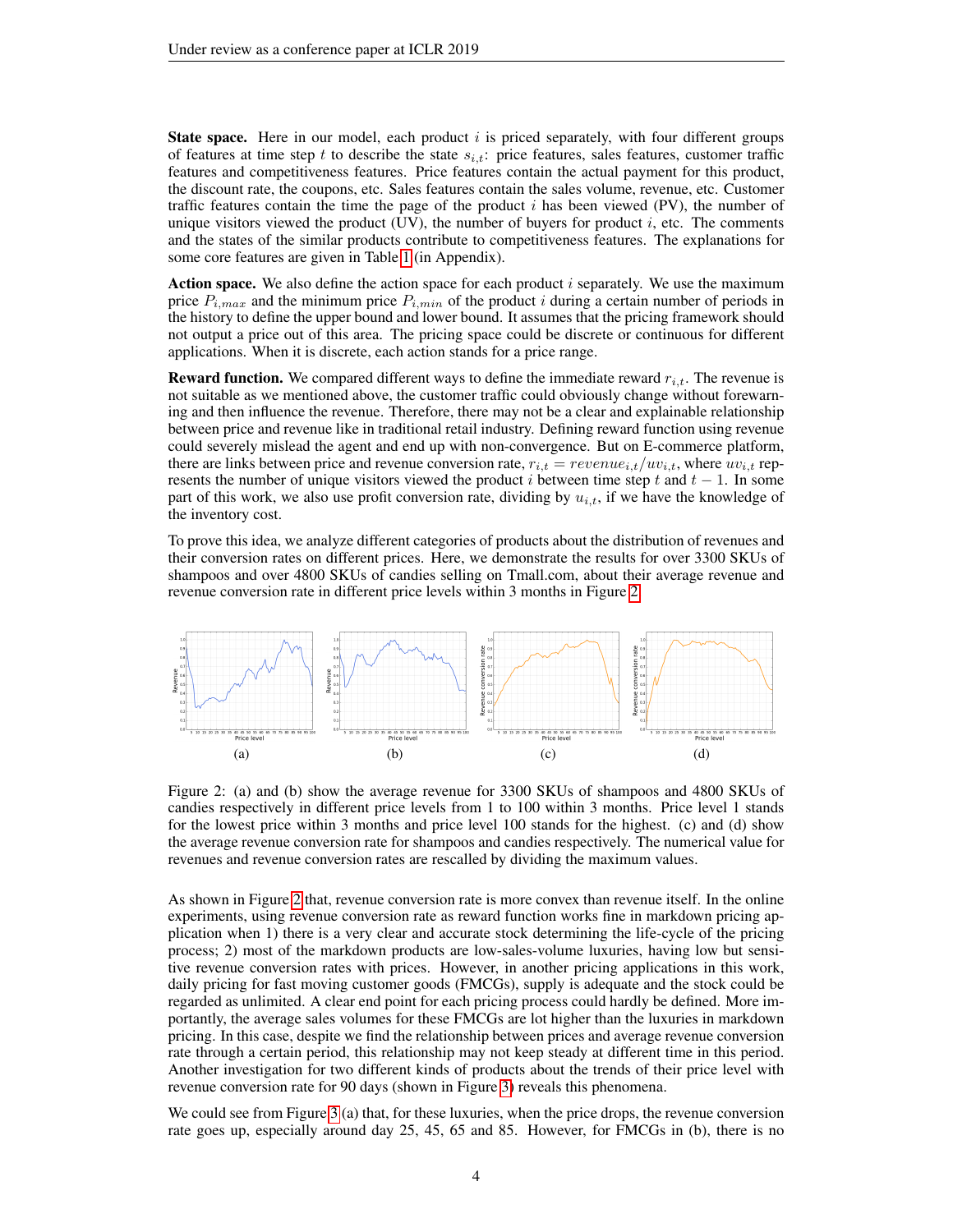

Figure 3: the average revenue conversion rate and price level for 2000 SKUs of luxuries (in subfigure (a)) and 4000 SKUs of FMCGs (in sub-figure (b)) respectively through 90 days. 0 stands for the minimum value through 90 days and 1 stands for the maximum value, for both revenue conversion rate and price level. Correlation coefficients for luxuries and FMCGs are -0.57 and 0.15 respectively.

such relationship, but the revenue conversion rate fluctuates with an individual frequency around a week. Therefore, with the revenue conversion rate used as reward function for these FMCGs, the convergence of the model could not be guaranteed. Comparing two phenomenon in Figure [2](#page-3-0) and Figure [3,](#page-4-0) we define a different reward function, using the difference of the revenue conversion rates (DRCR) in Eq. $(1)$ .

<span id="page-4-1"></span><span id="page-4-0"></span>
$$
r_{i,t} = \frac{revenue_{i,t}}{uv_{i,t}} - \frac{revenue_{i,t-\tau}}{uv_{i,t-\tau}} \tag{1}
$$

where  $\tau$  represents the length of the time to compare the revenue conversion rate. The idea behind this definition is that, we hope to give the agent an positive signal, if it successfully raise the revenue conversion rate with its pricing action. This definition of reward function solves the convergence problem in FMCGs daily sales, while could also work out fine in markdown pricing.

### 3.2 DISCRETE PRICING ACTION MODELS

In this part, we start to introduce the models we use for solving dynamic pricing MDP we defined above. We first use Q-learning [\(Watkins](#page-11-4) [\(1989\)](#page-11-4)) to find the optimal policy. Q-learning is a value iteration method to compute the optimal policy. It starts with randomly initialed Q value and recursively iterates using the transitions  $t = (s, a, r, s')$  to get the optimal  $Q^*$  as well as the optimal policy

<span id="page-4-2"></span>
$$
Q_{t+1}(s,a) \leftarrow (1-\alpha) \cdot Q_t(s,a) + \alpha \cdot [r + \gamma \cdot \max_{a'} Q_t(s',a')]
$$
 (2)

Here  $\alpha \in (0,1]$  is the learning rate.  $\gamma$  is the discount factor. Due to the high dimension of the state space, we use a deep network to map the Q-values from the state space, which follows the idea of deep Q-networks (DQN, [Mnih et al.](#page-10-13) [\(2015\)](#page-10-13)). To update the action value network, a one-step off-policy evaluation is used to minimize the loss function:

$$
L(\theta) = \mathbb{E}_{(s,a,r,s') \sim D} [r + \gamma \cdot \max_{a'} Q(s',a'|\theta') - Q(s,a|\theta)]^2
$$
\n(3)

Here D is a distribution over transitions contained in a replay buffer working.  $\theta$  are the parameters of the Q-network and  $\theta'$  are the network parameters used to compute the target. The target network parameter  $\theta'$  are only updated with the Q-network parameters every C steps. These are the two main techniques for DQN, experience replay and separate target network from [Mnih et al.](#page-10-13) [\(2015\)](#page-10-13).

To apply this discrete action method, we divide the pricing space from  $P_{i,min}$  to  $P_{i,max}$  into K separated areas, as K discrete actions. The price  $p_{i,k}$  satisfies the inequalities:

$$
P_{i,min} + \frac{(P_{i,max} - P_{i,min})}{K} \cdot (k-1) \le p_{i,k} < P_{i,min} + \frac{(P_{i,max} - P_{i,min})}{K} \cdot k \tag{4}
$$

will be regarded as choosing the kth ( $k \in [1, K]$ ) pricing action for product i.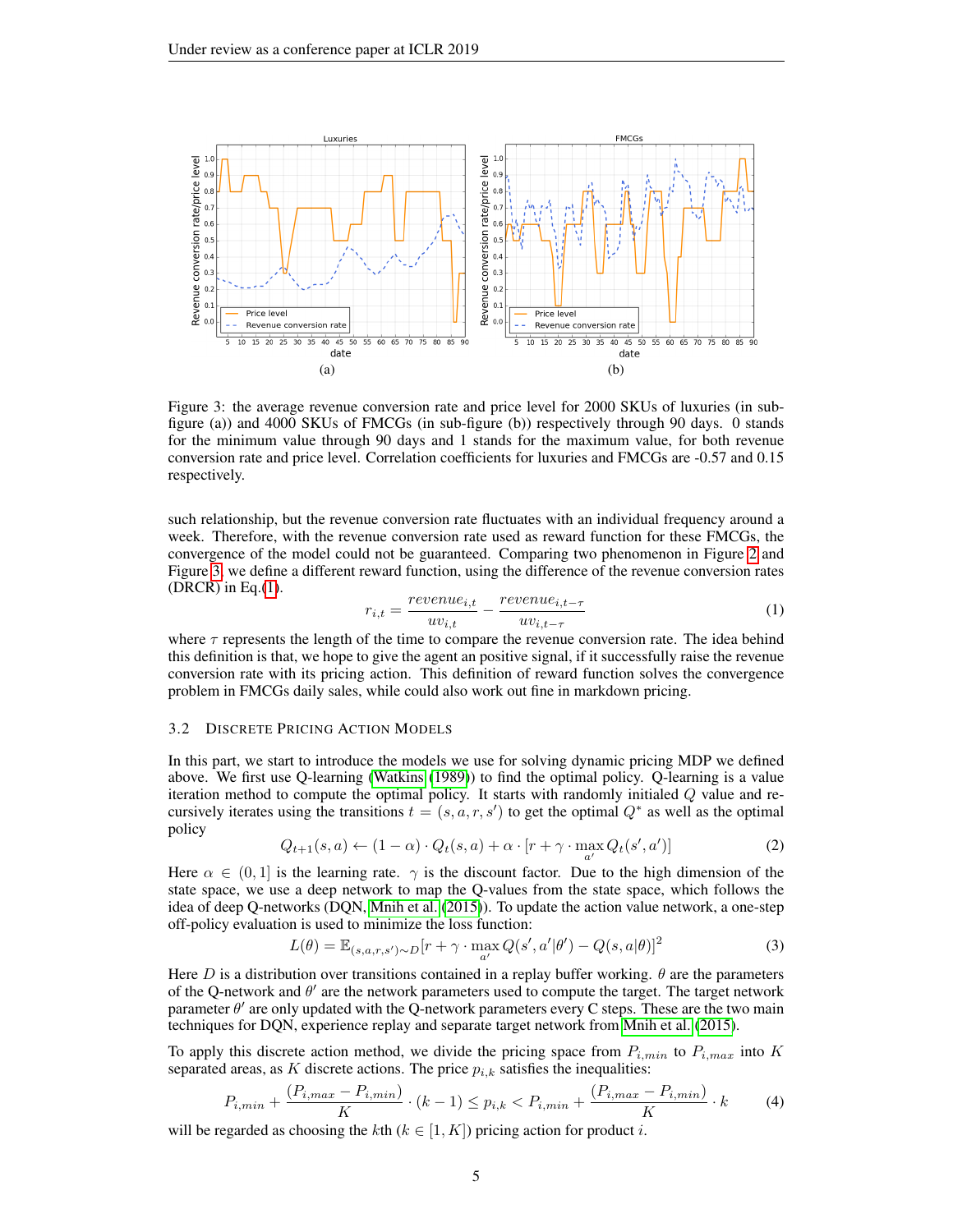### 3.3 CONTINUOUS PRICING ACTION MODEL

Pricing on discrete action space encounters an obvious conflict setting the number of discrete actions, the hyperparameter  $K$ . If  $K$  is too small, a large pricing area will be regarded as the same price. At the same time, algorithms with discrete action space could only output a subspace of the pricing action space, which could be unclear if the total action space divided into few subspaces. On the other hand, if K is too large, a lot of actions will not be explored in the history and the exploration in the future could also be inefficient. Therefore, we consider to build up model pricing on continuous space to output an exact price instead of a pricing area. We apply the actor-critic algorithm [\(Witten](#page-11-5) [\(1977\)](#page-11-5)), which combines value-iteration methods and policy-iteration methods and have been proposed and performed well on different problems[\(Vamvoudakis & Lewis](#page-11-6) [\(2010\)](#page-11-6), [Mnih et al.](#page-10-14) [\(2016\)](#page-10-14)). Specifically, we apply deep deterministic policy gradient (DDPG, [Lillicrap et al.](#page-10-15) [\(2015\)](#page-10-15)) as our actor-critic method. The actor part of this model maintains a policy-network  $\pi(a|s; \theta^{\mu})$ , taking the environment state as its input and output continuous actions  $a = \mu_{\theta}(s)$ . And the critic part takes both the state and action as input and estimates the action value function  $Q(s, a|\theta^Q)$ .  $\theta^{\mu}$  and  $\theta^Q$  are the network parameters. So, the loss function would be:

$$
L(\theta) = \mathbb{E}_{(s,a,r,s') \sim D} [r + \gamma \cdot Q(s', \mu(s'|\theta^{\mu'})|\theta^{Q'}) - Q(s, a|\theta^{Q})]^2
$$
\n
$$
(5)
$$

Here we also apply the experience replay and separate target network techniques, so  $\theta^{\mu'}$  and  $\theta^{Q'}$  are the target-network parameters for actor and critic respectively. And it takes the gradient of Q-value to update the policy-network:

$$
\nabla_{\theta^{\mu}} \mu \approx \mathbb{E}_{\mu'} [\nabla_a Q(s, a | \theta^Q)|_{a = \mu(s)} \nabla_{\theta^{\mu}} \mu(s | \theta^{\mu})]
$$
(6)

The idea behind is to adjust the parameters  $\theta^{\mu}$  of the policy-network in the direction of the performance gradient, underlying these algorithms is the policy gradient theorem [\(Sutton et al.](#page-11-7) [\(2000\)](#page-11-7)). In this way, the actor of our model would output a specific price on the continuous pricing action space rather than output a price area, while the critic of the model will evaluate this specific action, which could improve the effectiveness and accuracy of the DRL model.

#### 3.4 PRE-TRAINING

If we directly apply reinforcement learning algorithms to E-commerce dynamic pricing, they will meet the cold start problem, starting with very poor performance and may cause capital loss. In some other areas like robotics [Levine et al.](#page-10-16) [\(2016\)](#page-10-16) and games [Silver et al.](#page-11-8) [\(2016\)](#page-11-8), there may be accurate simulators, within which the agent could learn policy. However, there is no such a simulator for dynamic pricing problem. Instead, we have enough data of the environment and the pricing decisions made by some previous controllers. These controllers could be some specialists or some rules, and some of their pricing decisions may be reasonable. The records of their decision facing the environment could be regarded as demonstrations, which has been proved to be effective for pre-training the agent from [Sendonaris & Dulac-Arnold](#page-11-9) [\(2017\)](#page-11-9).

As mentioned before, the pricing actions were taken periodically. Thus, the state of the environment as well as the rewards could be represented by the data collected within these periods between actions. Therefore, we form the demonstration in tuples  $\langle s_t, a_t, r_t, s_{t+1} \rangle$  and use them for pre-trianing. Specifically, we refer the ideas of Deep Q-learning from Demonstration (DQfD) [Sendonaris & Dulac-Arnold](#page-11-9) [\(2017\)](#page-11-9) as our pre-training method for DQN and Deep Deterministic Policy Gradient from Demonstration (DDPGfD) Vecerík et al. [\(2017\)](#page-11-10) for DDPG.

### <span id="page-5-0"></span>3.5 OFFLINE EVALUATION METHODOLOGY

As we discussed above, we need to evaluate the model with demonstrations during pre-training before pricing online. W We will introduce the methodology for offline evaluation in this part, while the methods for online evaluation will be discussed in detail in section [4.2.](#page-6-1) We firt use the latest T periods of records to from tuples  $\langle s_t, a_t, r_t, s_{t+1} \rangle, t \in [1, T]$ . And then, we divide these tuples into two parts: the first D tuples will be used for pre-training, where  $t \in [1, D]$ . And for  $D < t < T$ , the tuples will be used for evaluation. The first part is to evaluate the ability to get reward for different models. The idea is that we sum the reward  $r$  only if the action  $a$  is close to the output of the policy  $a - \epsilon < \pi(s) < a + \epsilon$ . The detail of the evaluate algorithm is sketched in Algorithm [1.](#page-6-2)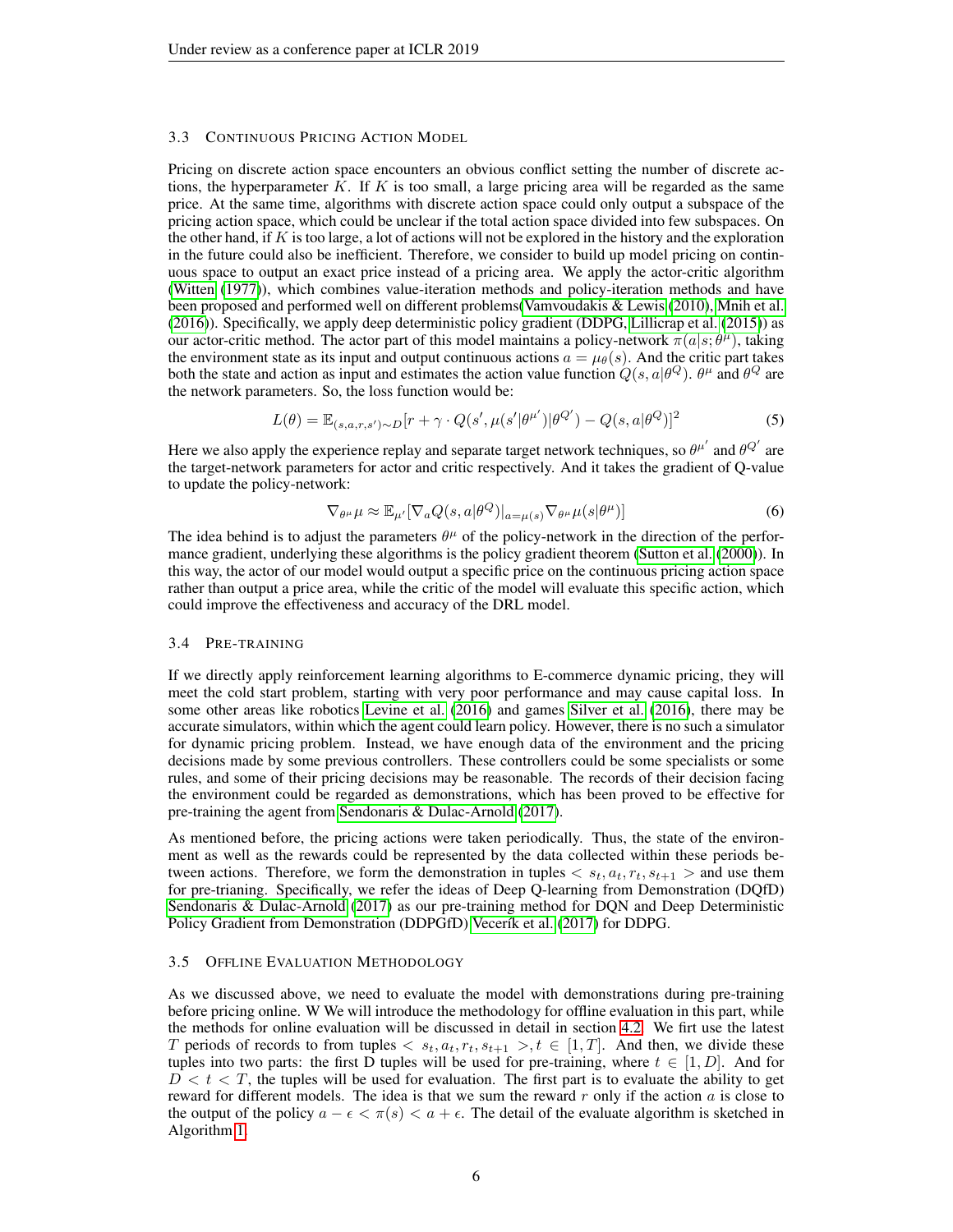Algorithm 1 Policy Evaluation with Demonstration Tuples.

<span id="page-6-2"></span>**Input:**  $T > 0$ : number of demonstration tuples for evaluation;  $\pi$ : the policy to evaluate; **Output:**  $R_{\pi}$ : average reward form policy  $\pi$ ; 1:  $R = 0, N = 0$ 2: for step  $t \in \{1, 2, ..., T\}$  do 3: repeat 4: Get next tuple  $\langle s, a, r, s' \rangle$ 5: until  $a - \epsilon < \pi(s) < a + \epsilon$ 6:  $R \leftarrow R + r$ 7:  $N \leftarrow N + 1$ 8: end for 9: if  $N > 0$  then  $R_{\pi} = R/N$ 10: **else**  $R_{\pi} = 0$ 

Then we evaluate the accuracy of the model. For discrete action space method, DQN, we use Eq.[\(2\)](#page-4-2) to calculate the expected immediate reward between two state  $s_t$  and  $s_{t+1}$  from the model, and then compare it with the real reward  $r_t$  to get the error rate  $e$ :

<span id="page-6-3"></span>
$$
e = \left| \frac{\mathbb{E}[r_t] - r_t}{r_t} \right| = \left| \frac{Q(s_t, a_t) - \gamma \cdot \max_a Q(s_{t+1}, a) - r_t}{r_t} \right| \tag{7}
$$

While for DDPG, Eq.[\(7\)](#page-6-3) should be changed to Eq.[\(8\)](#page-6-4):

<span id="page-6-4"></span>
$$
e = \left| \frac{Q(s_t, a_t) - \gamma \cdot Q(s_{t+1}, \mu(s_{t+1})) - r_t}{r_t} \right| \tag{8}
$$

Notice that, we set a constant threshold  $0 < r_c \ll 1$  for calculating errors here. If  $|r_t| < r_c$  the real reward is too small, then error is defined with  $e = |\mathbb{E}[r_t] - r_t|$ .

### <span id="page-6-0"></span>4 EXPERIMENTAL RESULTS

We mainly evaluated the two DRL methods introduced above for dynamic pricing: DQN and DDPG. We first introduce the offline experiments, using data from Tmall.com. Then we introduce the online experiment results where we changed the online prices for products on Tmall.com in a markdown scenario and a daily basis.

### <span id="page-6-5"></span>4.1 OFFLINE EXPERIMENTS

In the offline policy evaluation, we chose 40,000 SKUs of fast moving consumer products with 60 days selling records forming about 2,400,000 tuples in total. We used the first 59 days' records as demonstrations for pre-training and the last day's for evaluation. We set  $K = 10$ ,  $\alpha = 0.01$ ,  $\tau = 1$ and gradually increased  $\gamma$  from 0.5 to 0.99. For DDPG policy evaluation, we set  $\epsilon = 0.05$ . The result is shown in Figure [8\(](#page-12-0)a) (in Appendix). We could see that, DDPG performs better than DQN after pre-trainied with a certain number of demonstrations. Then we did the experiment for testing the accuracy of different models during the pre-training. The result of the experiment about the accuracy discussed in section [3.5](#page-5-0) are shown in Figure [8\(](#page-12-0)b) (in Appendix). It shows that, DDPG has lower error rate than DQN during pre-training.

### <span id="page-6-1"></span>4.2 ONLINE EXPERIMENTS

Pricing for markdown season. We first applied DQN for pricing around 500 SKUs of luxury products (mainly handbags and clothes) during the markdown season. Each product has around 10 items in stock and the aim of the markdown season is to maximize both the profit conversion rate and the revenue conversion rate. There is another group with 2000 SKUs of similar products pricing manually in the same period, which could be regarded as the benchmark to exclude the influence of the environment. Here in this experiment we set  $D = 90$ , which means that we used 90 days historical data for pre-training. The result of the experiment is shown in Figure [4.](#page-7-0) In the first 15 days of this online experiment, these products were in their daily prices. It shows that two groups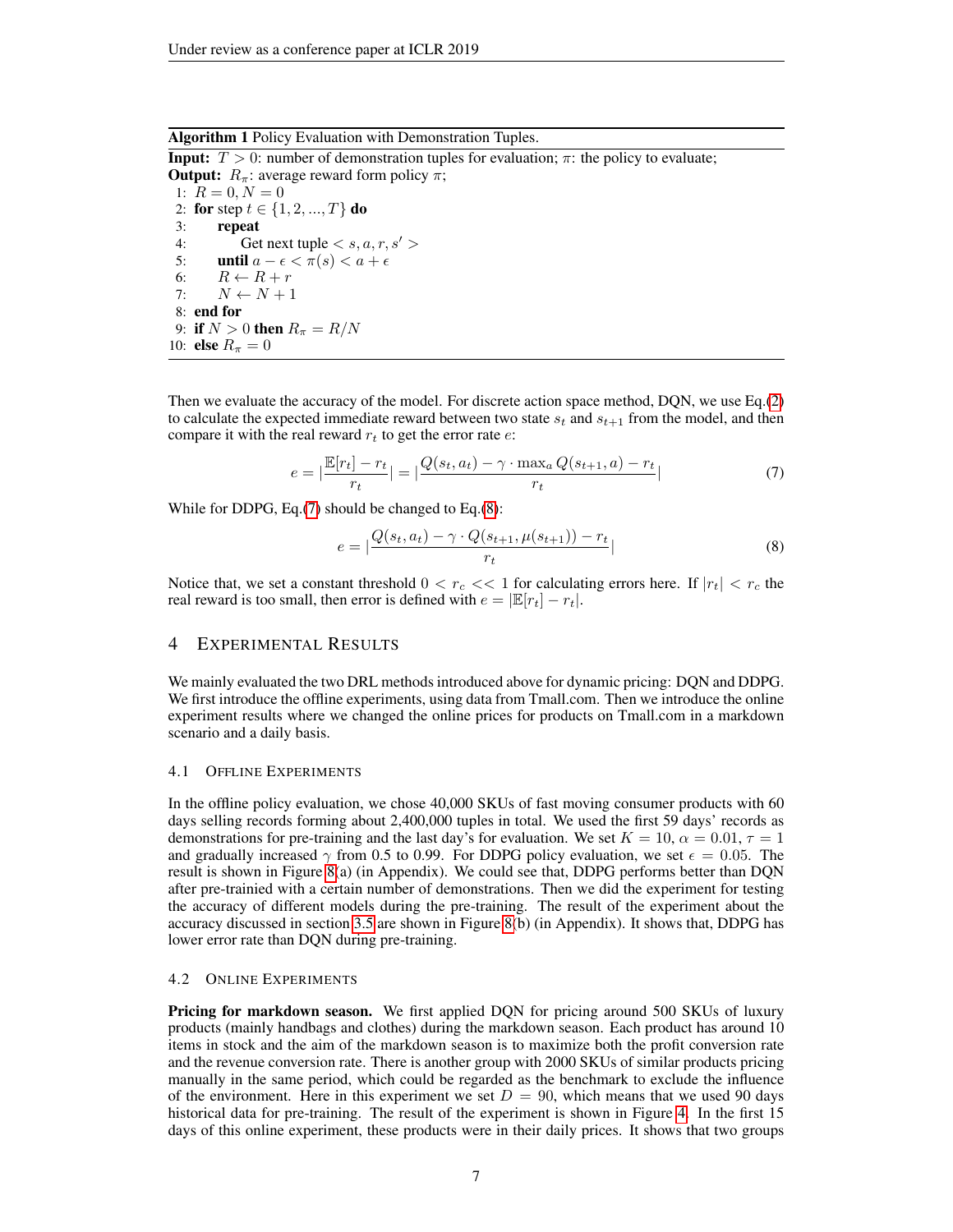

<span id="page-7-0"></span>Figure 4: (a) and (b) are the rescaled revenue conversion rate and rescaled profit conversion rate plots comparing products priced by DQN and products priced manually. From Day 1 to Day 15, products were in their normal sales prices. DQN group and manual group both had a revenue conversion rate of 0.04, and a profit conversion rate of 0.06. Markdown pricing started from Day 15 and ended at Day 30. DQN group achieved a revenue conversion rate of 0.22 on average and manual group's conversion rate is 0.16 for this period (with Day 16 manual group's revenue conversion rate rescaled to 1). In (b), during the markdown season, DQN group obtained a profit conversion rate of 0.16, while manual group's profit conversion rate dropped to -0.04 on average (with Day 16 manual group's profit conversion rate rescaled to -1).

of products performs alike in daily sales. Then the markdown season started at the 16th day and lasted for 15 days. We could see that both groups boosted the revenue conversion rate at day 16 and dropped sharply in the following two days. It could be caused by the so-called *pre-heat phase*: one or two days before activities, during which products are showing with the prices for activities but still selling in their daily prices. Therefore, day 16 illustrates a very common phenomena in Ecommerce activities called *explosive phase*, normally at the beginning of the activities contributing the main revenue. Then in day 21 and 22 as well as day 25 to 30, DQN group successfully pull up the revenue conversion rate again beating manual group due to the policy aiming maximize the total revenue conversion rate. Comparing with the profit conversion rate graph Figure [4b](#page-7-0), it is more clear that, manual pricing method pulled up the revenue simply by decreasing the prices lower than the cost, causing negative profit while DQN pricing policy successfully boosted the revenue while keep positive profit at most of the markdown season. It is interesting that, at day 26, DQN also priced the products to negative profit rate, and got negative immediate reward. But this action pulled up both the revenue and profit conversion rate in the rest of the markdown season.

**Pricing for daily sales.** To verify the effectiveness of reward function in Eq.[\(1\)](#page-4-1), we set up another online experiment, to price supply unlimited FMCGs. We first defined *simi-products* for Ecommerce platform, the products with the same brand, same category and similar selling behaviours. We have found that, using the same pricing policy, even if two groups of simi-products have different total revenue, their DRCR could be very close (Figure [5\(a\)\)](#page-8-1), due to the elimination of the season fluctuation and influence from management strategy. Therefore, we could evaluate different pricing policies by comparing their DRCR. We chose around 1000 SKUs of FMCGs from Tmall.com, mainly foods, snacks and daily chemicals, as our experiment group (group two in Figure [5\(a\)\)](#page-8-1), and then matched 3000 SKUs of simi-products also selling on the platform as the control group (group one in Figure [5\(a\)\)](#page-8-1).

In the first 20 days of experiment, we investigated the behaviour of DQN pricing policy by comparing it with the control group. We set  $D = 30$ , shorter than the markdown pricing as the FMCGs' behaviour changes more rapidly than the luxury products'. Other parameters were set same as the off-line evaluation. DRCR within 20 days for two groups are shown in Figure [5\(b\).](#page-8-2) We could see that, DQN group outperformed control group.

Then we divided the experiment group randomly into two groups for testing DQN and DDPG and used the same parameters as off-line evaluation. The result is shown in Figure [5\(c\).](#page-8-3) During this part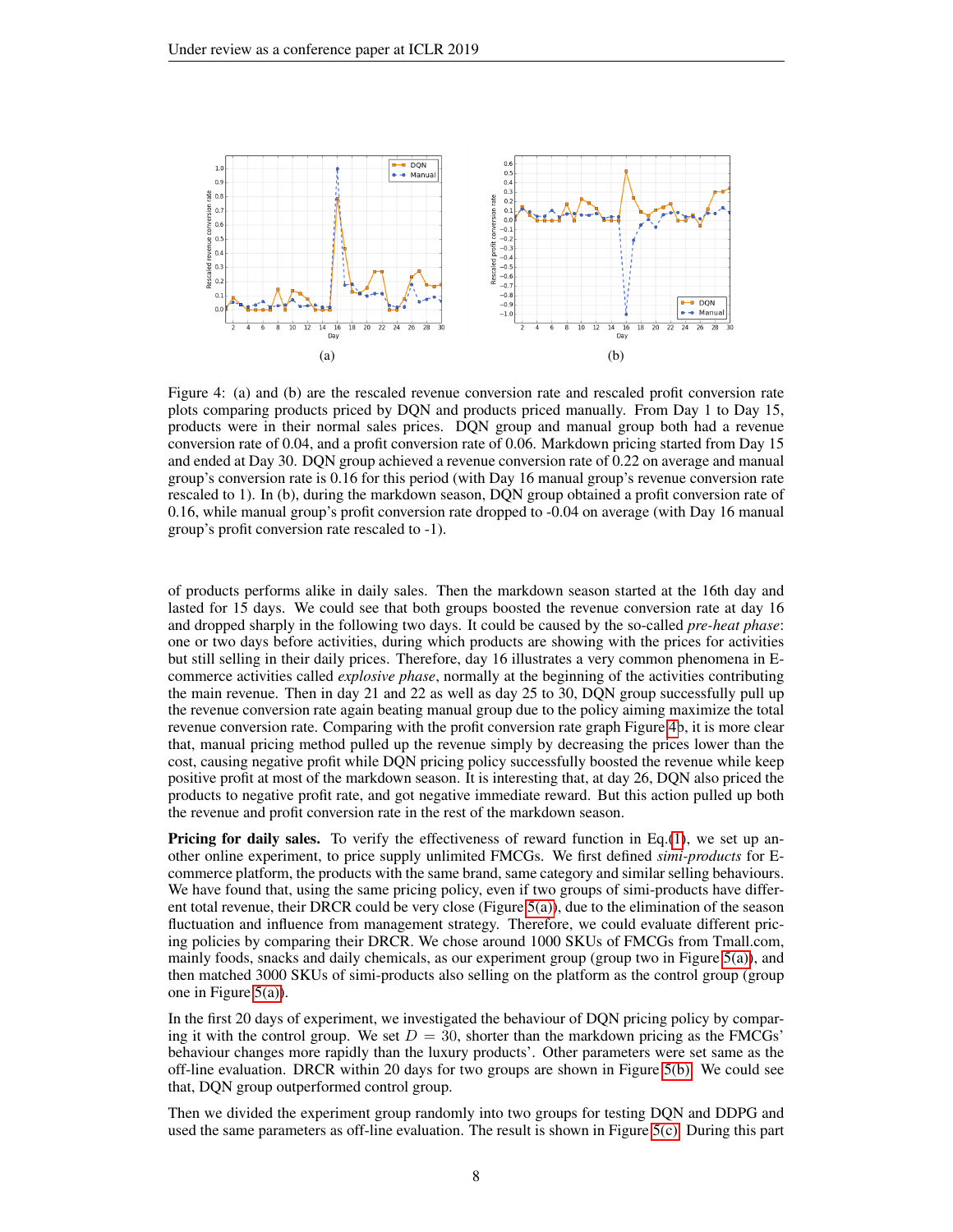<span id="page-8-1"></span>

<span id="page-8-3"></span><span id="page-8-2"></span>Figure 5: Comparing the DRCR for different groups of similar products. (a) shows two groups of similar products which have similar DRCR within 30 days. The average for group one is rescaled to 1.00 and the average for group two becomes 0.99 after rescaling. (b) shows the DRCR for similar product groups priced by DQN and control group respectively for 20 days. The averages of DQN groups is 5.24, with the average of the control group rescaled to 1.00. (c) shows DRCR for similar product groups priced by DDPG, DQN and control group for 30 days. The averages of DDPG and DQN pricing groups are 6.07 and 5.03 respectively with the average of the control group rescaled to 1.00.

of experiment, we encountered some daily management activities (with some coupons given). These activity only caused less than 10% fluctuation of the total revenue and the phenomena of DRCR we mentioned above could still be observed. Two DRL methods both outperformed control group while DDPG performed better.

Referring [Ibrahim](#page-10-17) [\(2013\)](#page-10-17), we assessed the importance of the input state features from trained neural networks. We used the Connection Weights Algorithm [\(Olden & Jackson](#page-10-18) [\(2002\)](#page-10-18)) to calculate the relative importance for all the features we introduced in section [3.](#page-2-0) The importance scores for the four groups of features introduced in section [3](#page-2-0) are shown in Figure [6,](#page-9-9) with the highest score rescaled to 1. We could see that, the features with highest relative importance are the UV related features and some related prices, while the lowest is the present sales volume, revenue and number of buyers. In general, customer traffic features and price features get higher scores while the sales features get lower scores. Comparing with the investigation in section [3,](#page-2-0) it gives us an insight for dynamic pricing problem on E-commerce platform about the features influence to the pricing results. An interesting phenomena is that, in the group of competitiveness features, monthly average score for the products gets higher importance than weekly average score, while weekly comments gets higher importance than monthly comments. This is because the scores linked to a product showing on the page is calculated monthly, while most of the customers may only read the latest comments. The explanation for input features in Figure [6](#page-9-9) is given in Table [1](#page-13-0) (in Appendix).

# <span id="page-8-0"></span>5 CONCLUSIONS AND DISCUSSION

In this work, we proposed a deep reinforcement learning framework for dynamic pricing on Ecommerce platform. We defined the pricing process as a Markov Decision Process and then defined the state space, discrete and continuous action space, and different reward function for different pricing applications. We applied our methods for pricing policies and applied to online pricing in real time. We first apply deep reinforcement learning methods for pricing products in a markdown season. The field experiment showed that it outperformed the manual markdown pricing strategy. As daily pricing for FMCGs, we design a systematic mechanism for online pricing policy evaluation, to address the legal issue of A/B testing for different pricing strategies. We showed that pricing policies from DDPG and DQN outperformed other pricing policies significantly.

This work is the first to use deep reinforcement learning for dynamic pricing problem on Ecommerce platform, pricing thousands of SKUs of products in real-time. In this work, there are a few constraints could be removed. First, our pricing framework trains each product separately. As a result, the low-sales-volume products may not have sufficient training data. This could be solved by clustering similar products and using transfer learning to price the products in the same cluster. Meta-learning may also help for this problem. Second, our framework outputs pricing policy for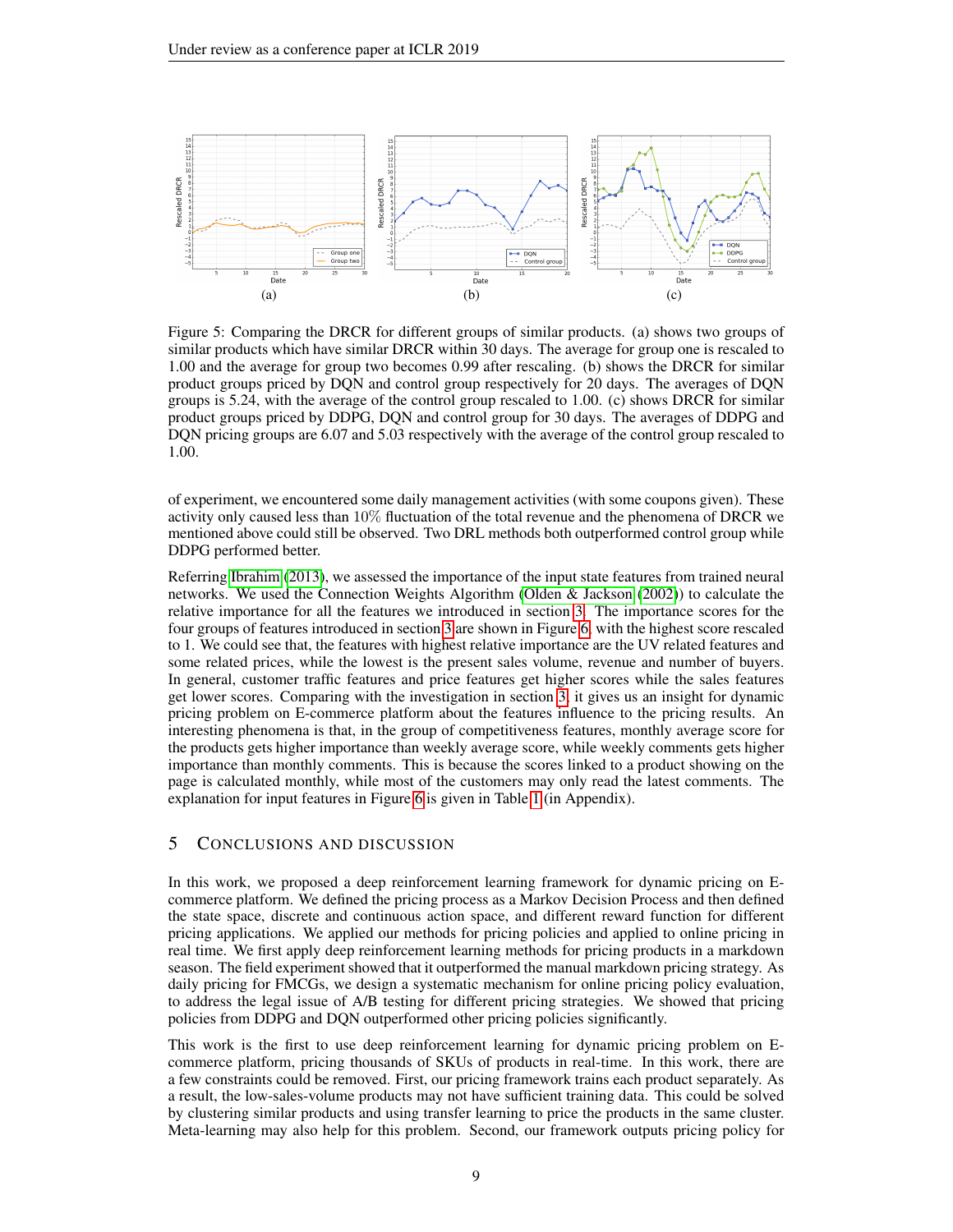

<span id="page-9-9"></span>Figure 6: rescaled importance scores for some features. The average of the scores are 0.81, 0.56, 0.79 and 0.70 for price features, sales features, customer traffic features and competitiveness features respectively.

each product separately, however, sometimes we hope to price different products together to form certain marketing strategies. This may be solved by a combinatorial action space. Third, in our pricing framework, we take only the features related to the products to describe the environment state. In the future, we would try to take more kinds of features into consideration for pricing under more specific scenarios, e.g., promotion pricing or membership pricing.

# **REFERENCES**

- <span id="page-9-6"></span>Dimitris Bertsimas and Georgia Perakis. Dynamic pricing: A learning approach. In Mathematical and computational models for congestion charging, pp. 45–79. Springer, 2006.
- <span id="page-9-7"></span>Omar Besbes and Assaf Zeevi. Dynamic pricing without knowing the demand function: Risk bounds and near-optimal algorithms. Operations Research, 57(6):1407–1420, 2009.
- <span id="page-9-8"></span>Omar Besbes and Assaf Zeevi. On the (surprising) sufficiency of linear models for dynamic pricing with demand learning. Management Science, 61(4):723–739, 2015.
- <span id="page-9-1"></span>Felipe Caro and Jérémie Gallien. Clearance pricing optimization for a fast-fashion retailer. Operations Research, 60(6):1404–1422, 2012.
- <span id="page-9-2"></span>Le Chen, Alan Mislove, and Christo Wilson. An empirical analysis of algorithmic pricing on amazon marketplace. In Proceedings of the 25th International Conference on World Wide Web, pp. 1339– 1349. International World Wide Web Conferences Steering Committee, 2016.
- <span id="page-9-0"></span>M Keith Chen and Michael Sheldon. Dynamic pricing in a labor market: Surge pricing and flexible work on the uber platform. In EC, pp. 455, 2016.
- <span id="page-9-4"></span>Antoine Augustin Cournot. Researches into the Mathematical Principles of the Theory of Wealth. Macmillan, 1897.
- <span id="page-9-3"></span>Arnoud V den Boer. Dynamic pricing and learning: historical origins, current research, and new directions. Surveys in operations research and management science, 20(1):1–18, 2015.
- <span id="page-9-5"></span>G. C. Evans. The dynamics of monopoly. The American Mathematical Monthly, 31(2):77–83, 1924. ISSN 00029890, 19300972. URL <http://www.jstor.org/stable/2300113>.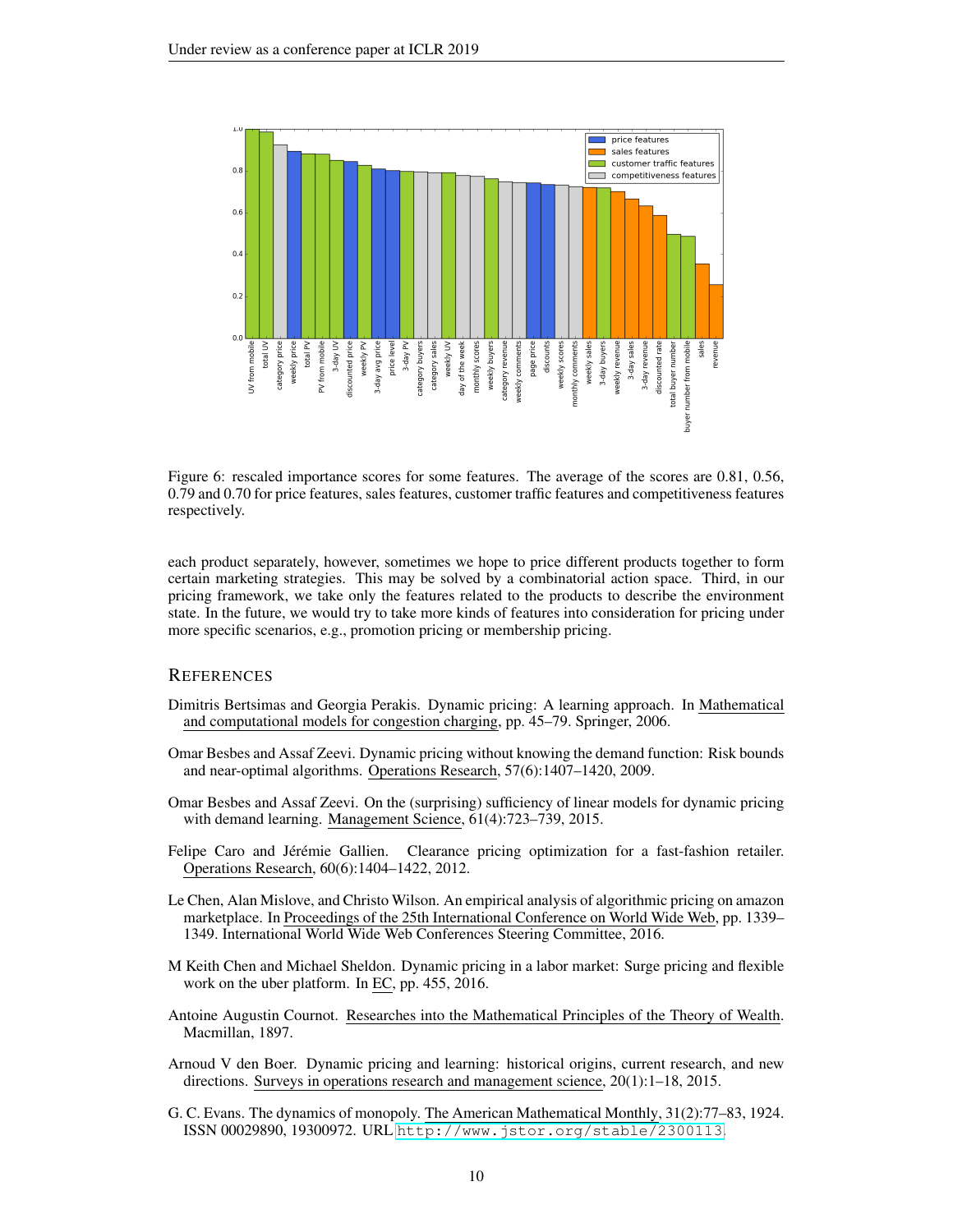- <span id="page-10-6"></span>Vivek F Farias and Benjamin Van Roy. Dynamic pricing with a prior on market response. Operations Research, 58(1):16–29, 2010.
- <span id="page-10-5"></span>Guillermo Gallego and Garrett Van Ryzin. Optimal dynamic pricing of inventories with stochastic demand over finite horizons. Management science, 40(8):999–1020, 1994.
- <span id="page-10-7"></span>J Michael Harrison, N Bora Keskin, and Assaf Zeevi. Bayesian dynamic pricing policies: Learning and earning under a binary prior distribution. Management Science, 58(3):570–586, 2012.
- <span id="page-10-17"></span>OM Ibrahim. A comparison of methods for assessing the relative importance of input variables in artificial neural networks. Journal of Applied Sciences Research, 9(11):5692–5700, 2013.
- <span id="page-10-4"></span>Bardia Kamrad, Shreevardhan S Lele, Akhtar Siddique, and Robert J Thomas. Innovation diffusion uncertainty, advertising and pricing policies. European Journal of Operational Research, 164(3): 829–850, 2005.
- <span id="page-10-8"></span>Jeffrey O Kephart, James E Hanson, and Amy R Greenwald. Dynamic pricing by software agents. Computer Networks, 32(6):731–752, 2000.
- <span id="page-10-2"></span>Byung-Gook Kim, Yu Zhang, Mihaela Van Der Schaar, and Jang-Won Lee. Dynamic pricing and energy consumption scheduling with reinforcement learning. IEEE Transactions on Smart Grid, 7(5):2187–2198, 2016.
- <span id="page-10-10"></span>Erich Kutschinski, Thomas Uthmann, and Daniel Polani. Learning competitive pricing strategies by multi-agent reinforcement learning. Journal of Economic Dynamics and Control, 27(11-12): 2207–2218, 2003.
- <span id="page-10-16"></span>Sergey Levine, Chelsea Finn, Trevor Darrell, and Pieter Abbeel. End-to-end training of deep visuomotor policies. The Journal of Machine Learning Research, 17(1):1334–1373, 2016.
- <span id="page-10-15"></span>Timothy P Lillicrap, Jonathan J Hunt, Alexander Pritzel, Nicolas Heess, Tom Erez, Yuval Tassa, David Silver, and Daan Wierstra. Continuous control with deep reinforcement learning. arXiv preprint arXiv:1509.02971, 2015.
- <span id="page-10-11"></span>Ananth Madhavan. Market microstructure: A survey. Journal of financial markets, 3(3):205–258, 2000.
- <span id="page-10-1"></span>Roberto Maestre, Juan Duque, Alberto Rubio, and Juan Arévalo. Reinforcement learning for fair dynamic pricing. arXiv preprint arXiv:1803.09967, 2018.
- <span id="page-10-13"></span>Volodymyr Mnih, Koray Kavukcuoglu, David Silver, Andrei A Rusu, Joel Veness, Marc G Bellemare, Alex Graves, Martin Riedmiller, Andreas K Fidjeland, Georg Ostrovski, et al. Human-level control through deep reinforcement learning. Nature, 518(7540):529, 2015.
- <span id="page-10-14"></span>Volodymyr Mnih, Adria Puigdomenech Badia, Mehdi Mirza, Alex Graves, Timothy Lillicrap, Tim Harley, David Silver, and Koray Kavukcuoglu. Asynchronous methods for deep reinforcement learning. In International conference on machine learning, pp. 1928–1937, 2016.
- <span id="page-10-0"></span>JACK Nicas. Now prices can change from minute to minute. Wall Street Journal, 2015.
- <span id="page-10-12"></span>Maureen O'hara. Market microstructure theory, volume 108. Blackwell Publishers Cambridge, MA, 1995.
- <span id="page-10-18"></span>Julian D Olden and Donald A Jackson. Illuminating the black box: a randomization approach for understanding variable contributions in artificial neural networks. Ecological modelling, 154(1- 2):135–150, 2002.
- <span id="page-10-9"></span>CVL Raju, Y Narahari, and K Ravikumar. Reinforcement learning applications in dynamic pricing of retail markets. In E-Commerce, 2003. CEC 2003. IEEE International Conference on, pp. 339– 346. IEEE, 2003.
- <span id="page-10-3"></span>Michael Schwind and Oliver Wendt. Dynamic pricing of information products based on reinforcement learning: A yield-management approach. In Annual Conference on Artificial Intelligence, pp. 51–66. Springer, 2002.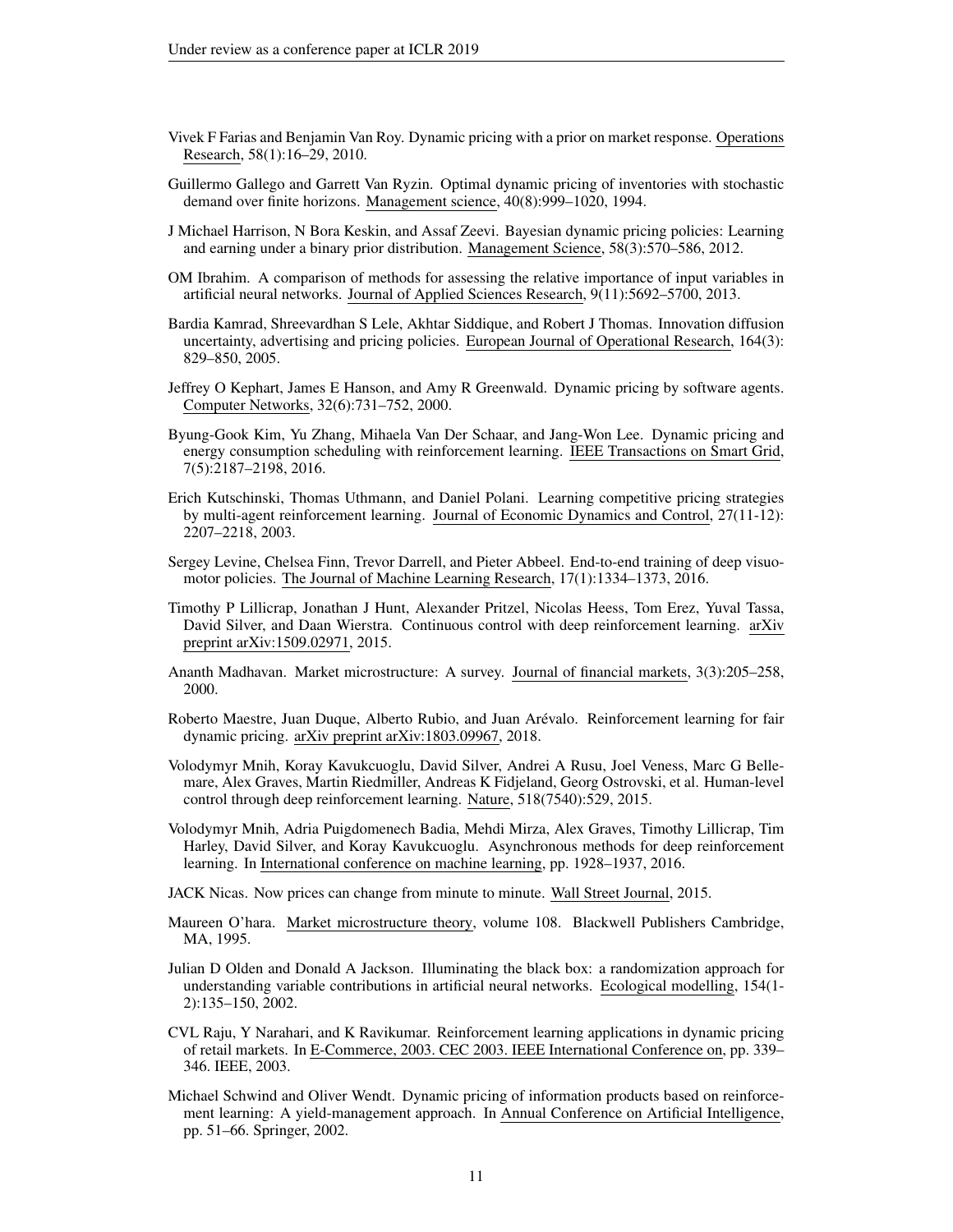- <span id="page-11-9"></span>Andrew Sendonaris and COM Gabriel Dulac-Arnold. Learning from demonstrations for real world reinforcement learning. arXiv preprint arXiv:1704.03732, 2017.
- <span id="page-11-8"></span>David Silver, Aja Huang, Chris J Maddison, Arthur Guez, Laurent Sifre, George Van Den Driessche, Julian Schrittwieser, Ioannis Antonoglou, Veda Panneershelvam, Marc Lanctot, et al. Mastering the game of go with deep neural networks and tree search. nature, 529(7587):484, 2016.
- <span id="page-11-7"></span>Richard S Sutton, David A McAllester, Satinder P Singh, and Yishay Mansour. Policy gradient methods for reinforcement learning with function approximation. In Advances in neural information processing systems, pp. 1057–1063, 2000.
- <span id="page-11-1"></span>Kalyan T Talluri and Garrett J Van Ryzin. The theory and practice of revenue management, volume 68. Springer Science & Business Media, 2006.
- <span id="page-11-6"></span>Kyriakos G Vamvoudakis and Frank L Lewis. Online actor–critic algorithm to solve the continuoustime infinite horizon optimal control problem. Automatica, 46(5):878–888, 2010.
- <span id="page-11-10"></span>Matej Vecerík, Todd Hester, Jonathan Scholz, Fumin Wang, Olivier Pietquin, Bilal Piot, Nicolas Heess, Thomas Rothorl, Thomas Lampe, and Martin A Riedmiller. Leveraging demonstrations for ¨ deep reinforcement learning on robotics problems with sparse rewards. CoRR, abs/1707.08817, 2017.
- <span id="page-11-3"></span>David Vengerov. A gradient-based reinforcement learning approach to dynamic pricing in partiallyobservable environments. 2007.
- <span id="page-11-2"></span>Zizhuo Wang, Shiming Deng, and Yinyu Ye. Close the gaps: A learning-while-doing algorithm for single-product revenue management problems. Operations Research, 62(2):318–331, 2014.
- <span id="page-11-4"></span>Christopher John Cornish Hellaby Watkins. Learning from delayed rewards. PhD thesis, King's College, Cambridge, 1989.
- <span id="page-11-0"></span>Lawrence R Weatherford and Samuel E Bodily. A taxonomy and research overview of perishableasset revenue management: Yield management, overbooking, and pricing. Operations research, 40(5):831–844, 1992.
- <span id="page-11-5"></span>Ian H Witten. An adaptive optimal controller for discrete-time markov environments. Information and control, 34(4):286–295, 1977.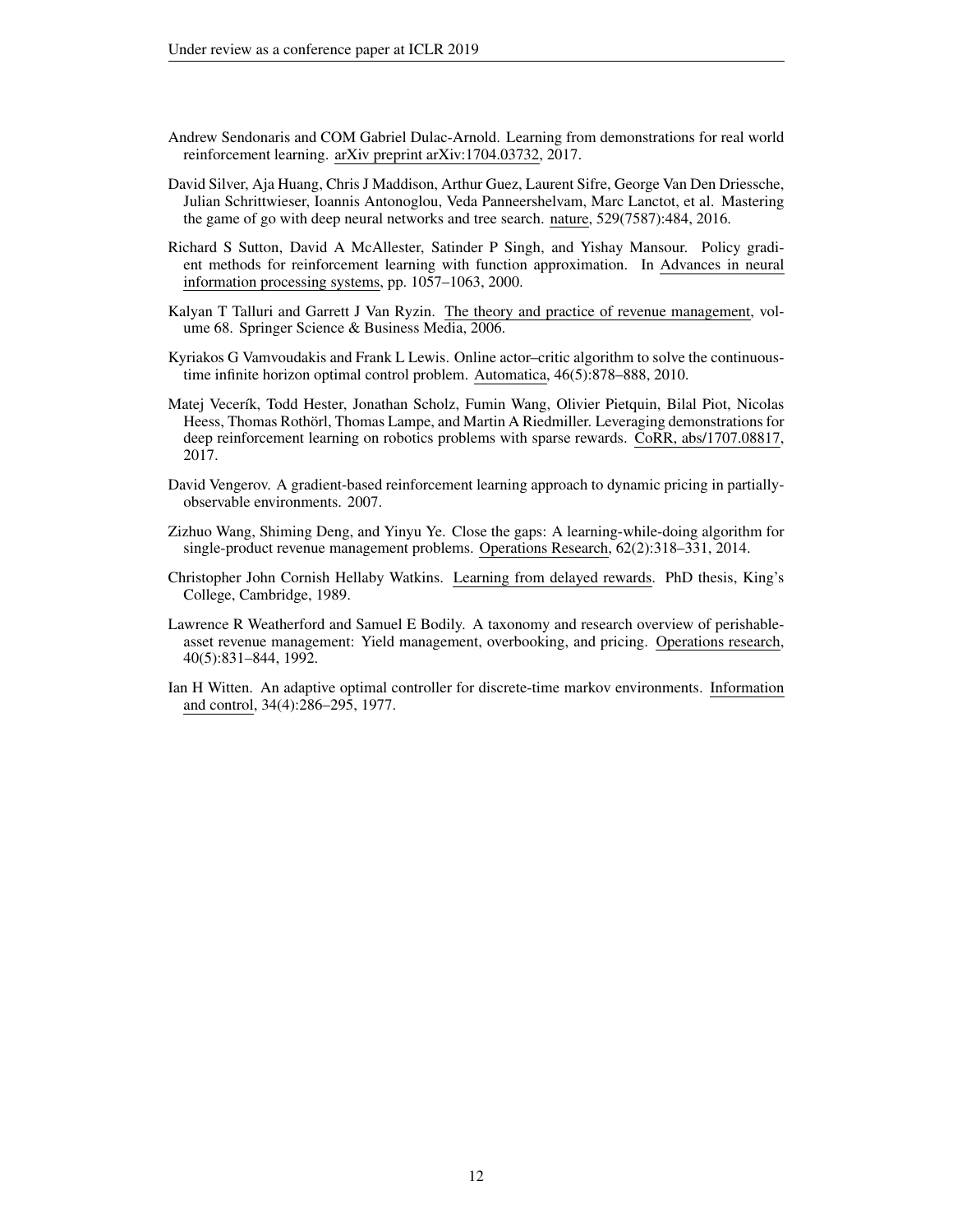# A ADDITIONAL EXPERIMENT RESULTS

Here we present the experiment results introduced in Section [4.1.](#page-6-5)



Figure 7: offline policy evaluation for DQN and DDPG with Tmall.com historical sales data.



<span id="page-12-0"></span>Figure 8: the error rate of the DRCR for DQN and DDPG during pre-training with Tmall.com historical sales data.